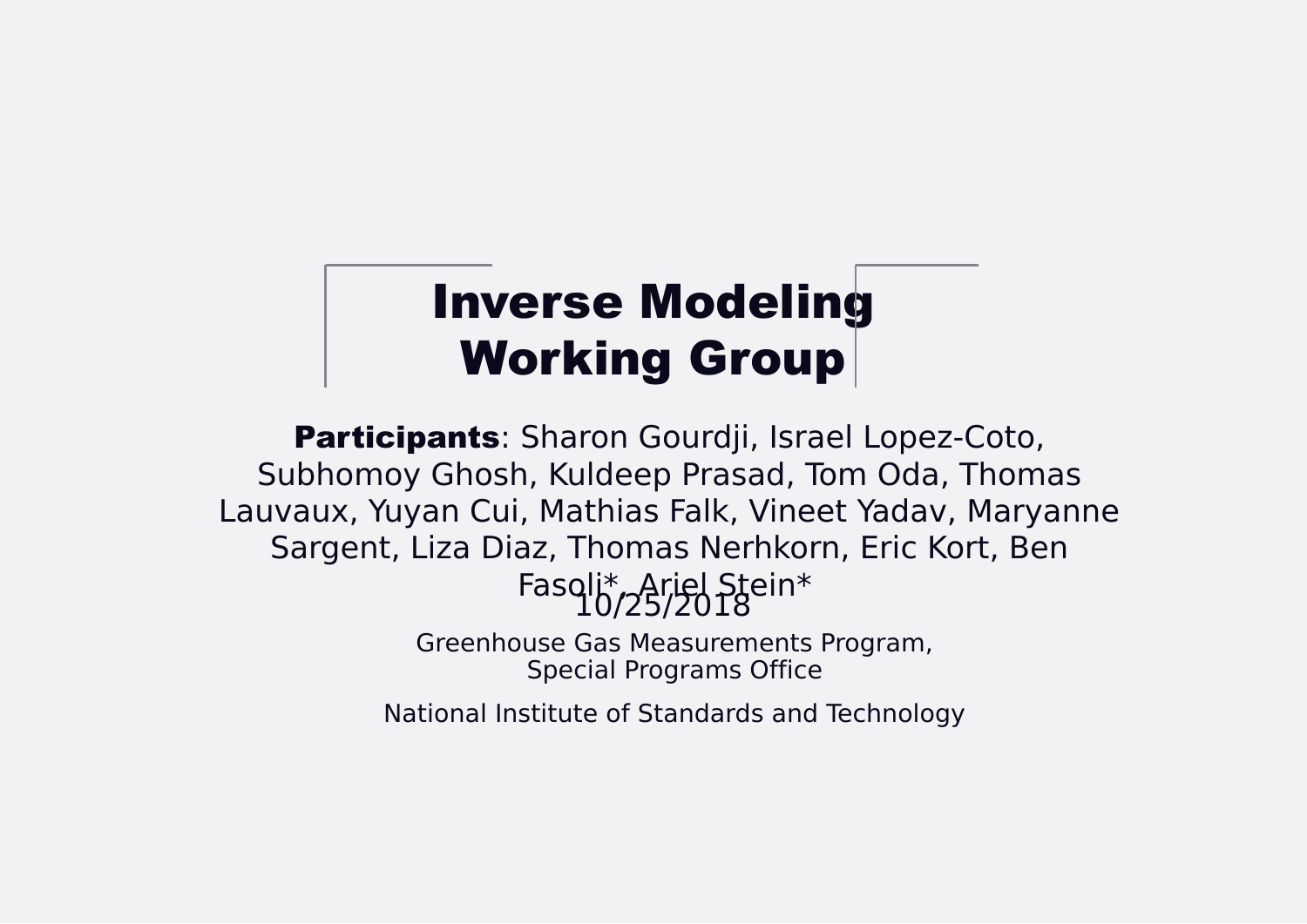# Top Down ex. atmospheric Inversions ons



Why observations so important: "observations generally tied to a standard so that CO2 measured in New Zealand can be compared to a CO2 *Felix Vogel*

# measurement in Europe"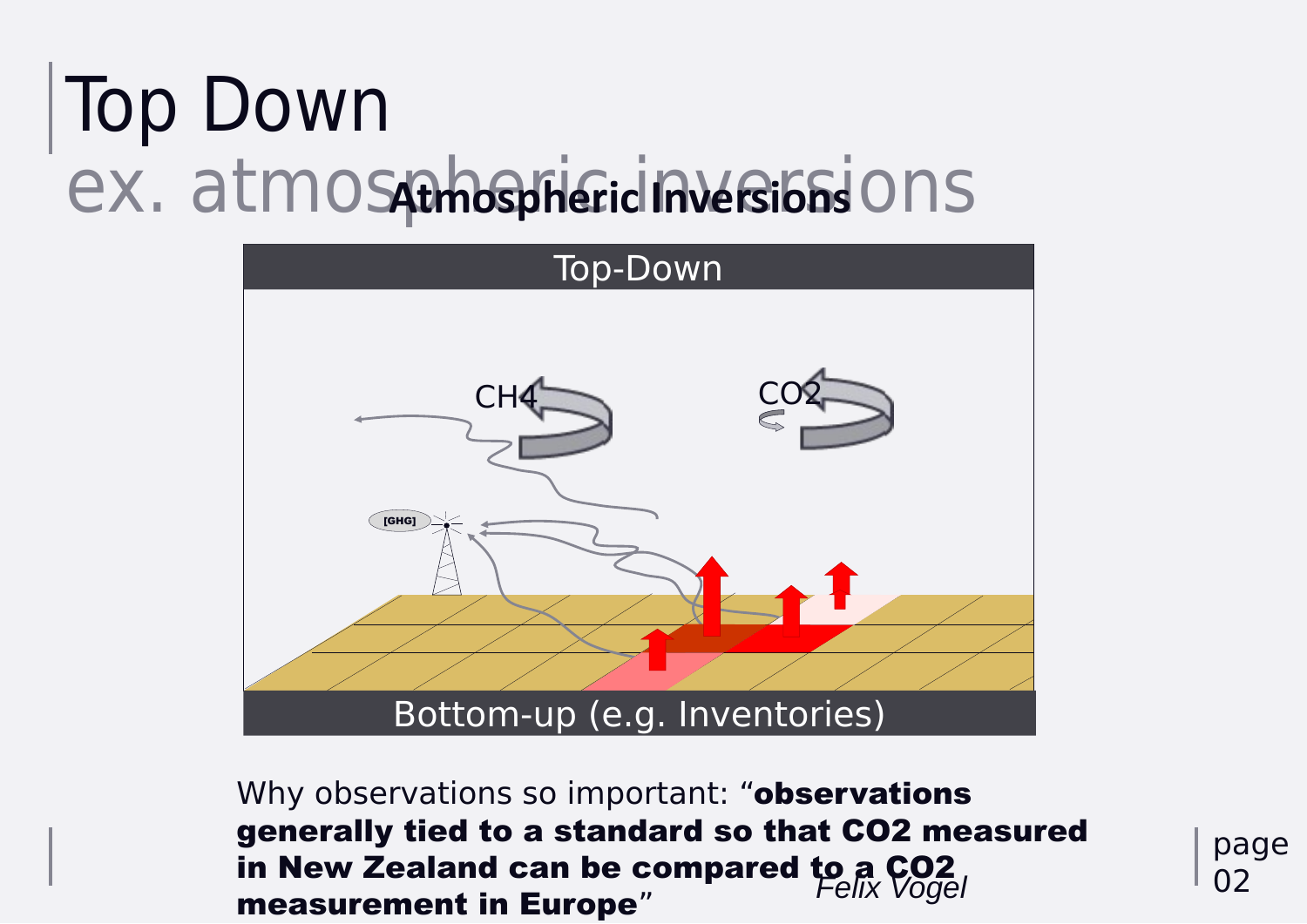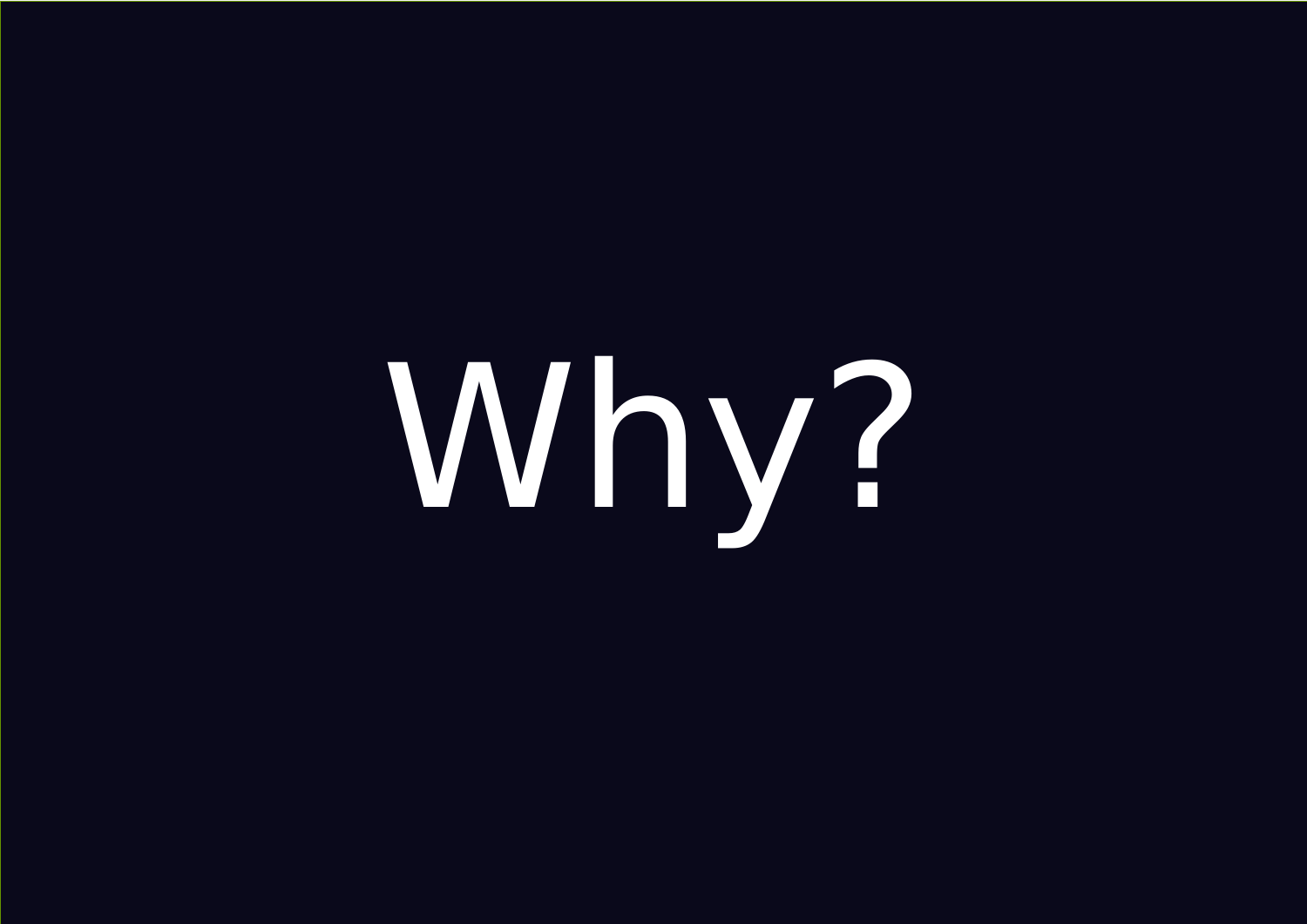# Inverse modeling working

page 04

group the chicken visus the dilemma Questions: What answers can inverse models help inform both now and in the future given the state of research?

Output: So called "ipad phenomenom", aka sometimes a number starts a conversation (*L. Sugar*)

## **Methods**



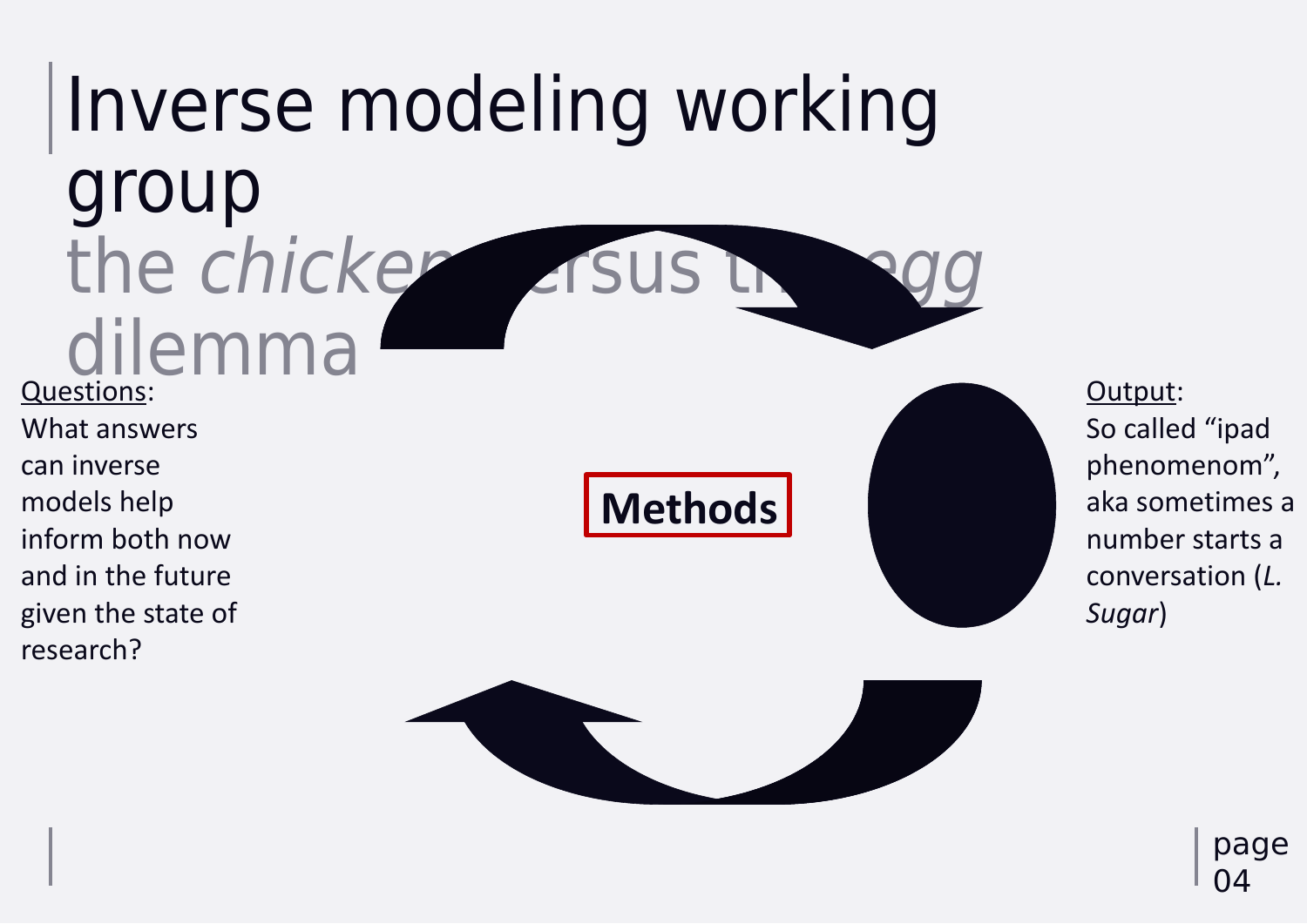Output: So called "apple approach", aka sometimes a number starts a conversation (*L. Sugar*)

## Inverse modeling working group the chicken visus the dilemma Questions: What answers can inverse models help inform both now and in the future given the state of research? **Methods**



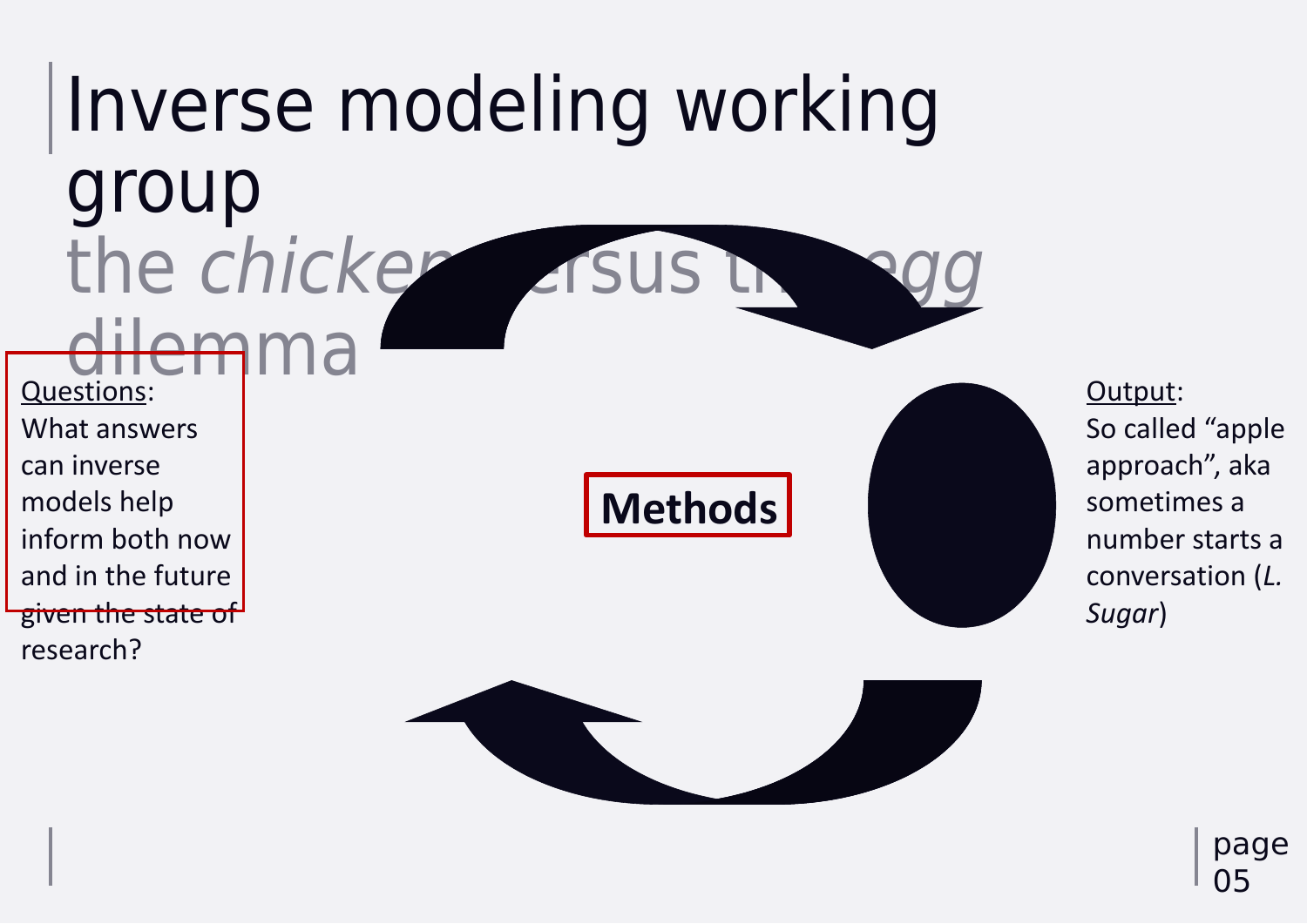## How do/could urban emissions inform city-scale needs? (1) How much GHG has the city emitted

page 06

- over the course of the year;
- $(2)$  What are the sector's (e.g. traffic, industry, etc.) contribution to the emissions produced within a city?
- (3) How do these emissions vary in time?
- (4) What are the spatial patterns of emissions within a city and where are GHG hot-spots including, unpredictable failures such as leaking infrastructure, located?
- (5) Can a mitigation activity (either by an industry or a city-wide initiative) be detected?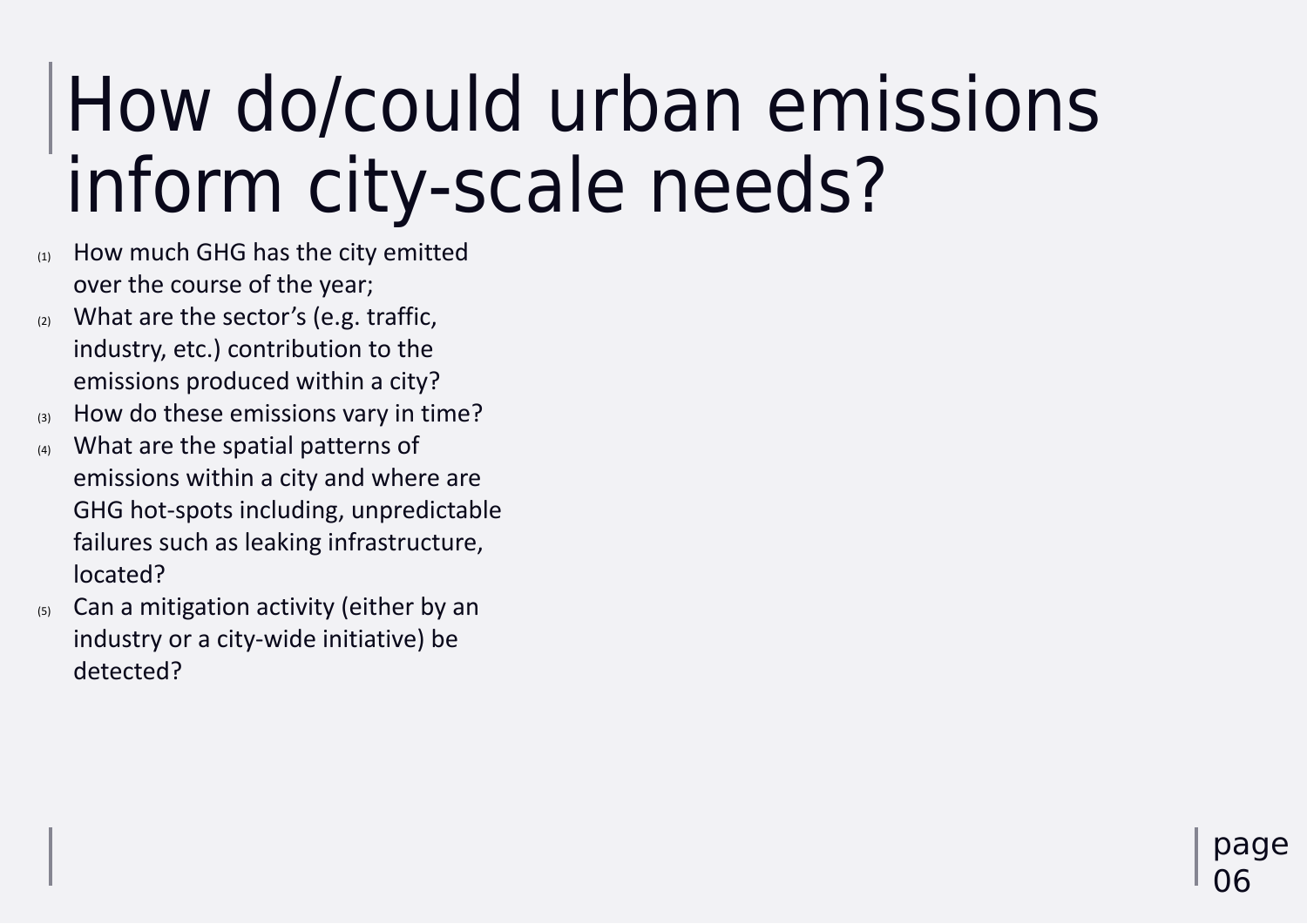page  $\mathbf 0$ 

Purple Rectangles = 10km2 Vulcan 2002 Blue Dots = 1km2 ACES centroids 2013/2014 Black Points = 200m2 Hestia centroids 2010-2014 City of Balimore CAP (2010)

#### **Brandon Shores Power Plant Herbert Wagner Power Plant**

**LL Crane Power Plant**

## How do/could urban emissions inform city-scale needs? **Baltimore City Boundaries**

- (1) How much GHG has the city emitted over the course of the year;
- $(2)$  What are the sector's (e.g. traffic, industry, etc.) contribution to the emissions produced within a city?
- (3) How do these emissions vary in time?
- (4) What are the spatial patterns of emissions within a city and where are GHG hot-spots including, unpredictable failures such as leaking infrastructure, located?
- (5) Can a mitigation activity (either by an industry or a city-wide initiative) be detected?

#### **Inventorie**s:

hourly annual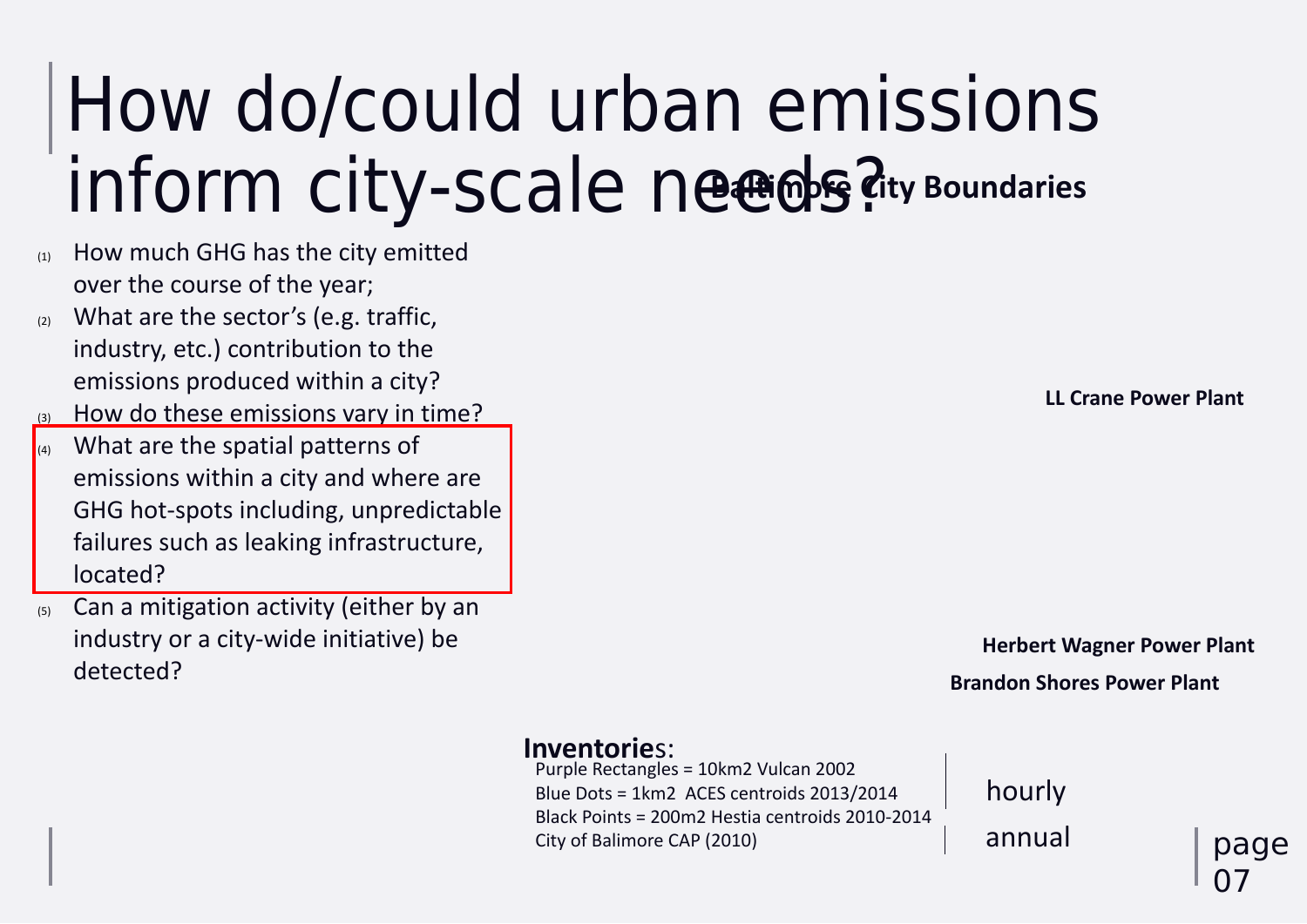## How do/could urban emissions inform city-scale needs? **Baltimore City**

page

08

#### Brandon Shores Power Plant

#### Herbert Wagner Power Plant

#### LL Crane Power Plant

- How mur (1) How much GHG has the city emitted over the course of the year;
- What are the sector's (e.g. traffic, industry, etc.) contribution to the emissions produced within a city?
- (3) How do these emissions vary in time?
- (4) What are the spatial patterns of emissions within a city and where are GHG hot-spots including, unpredictable failures such as leaking infrastructure, located?
- (5) Can a mitigation activity (either by an industry or a city-wide initiative) be detected?

## Redo with ACES

\*\*Many "back of the envelop" assumptions Not exactly apples to apples comparison



Categories are based on "sectors"

Hestia:

#### Compliments of Gurney Lab DRAFT – Not for redistribution or publication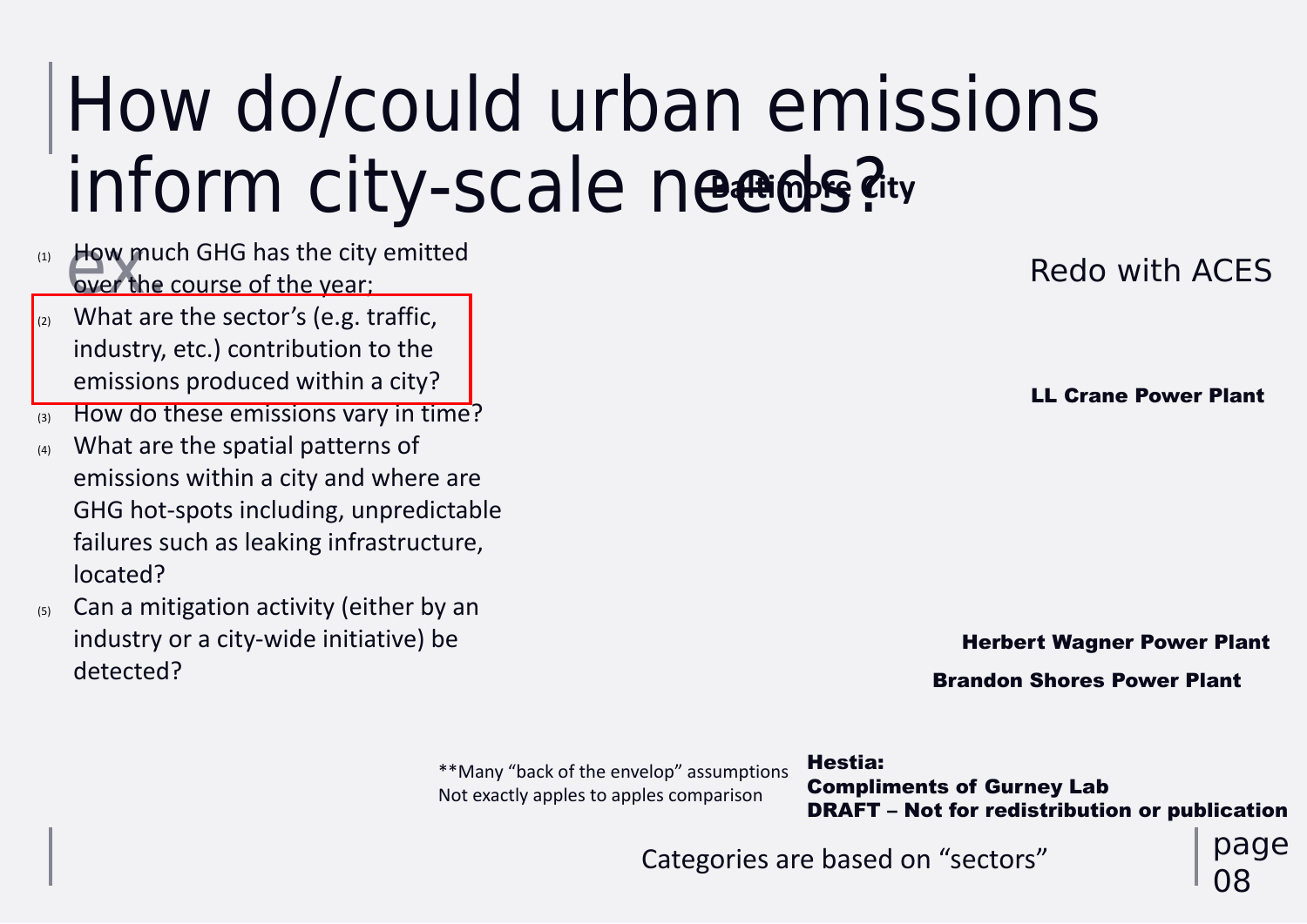09

Brandon Shores Power Plant

## How do/could urban emissions inform city-scale needs? **Baltimore City** (1) How much GHG has the city emitted

- How mur over the course of the year;
- (2) What are the sector's (e.g. traffic, industry, etc.) contribution to the emissions produced with a city
- $\mathsf{H}\mathsf{B}\mathsf{B}\mathsf{B}$  atmosph
- $(4)$  What a emissil with whe GHG hot-spots including, unpredictable

Herbert Wagner Power Plant

## icton+ rPlant **Are atmospheric observations consistent with what we "think" we know?**

failures such as leaking infrastructure, located?

(5) Can a mitigation activity (either by an industry or a city-wide initiative) be detected?

Categories are based on "sectors"

\*\*Many "back of the envelop" assumptions Not exactly apples to apples comparison

Hestia: Compliments of Gurney Lab DRAFT – Not for redistribution or publication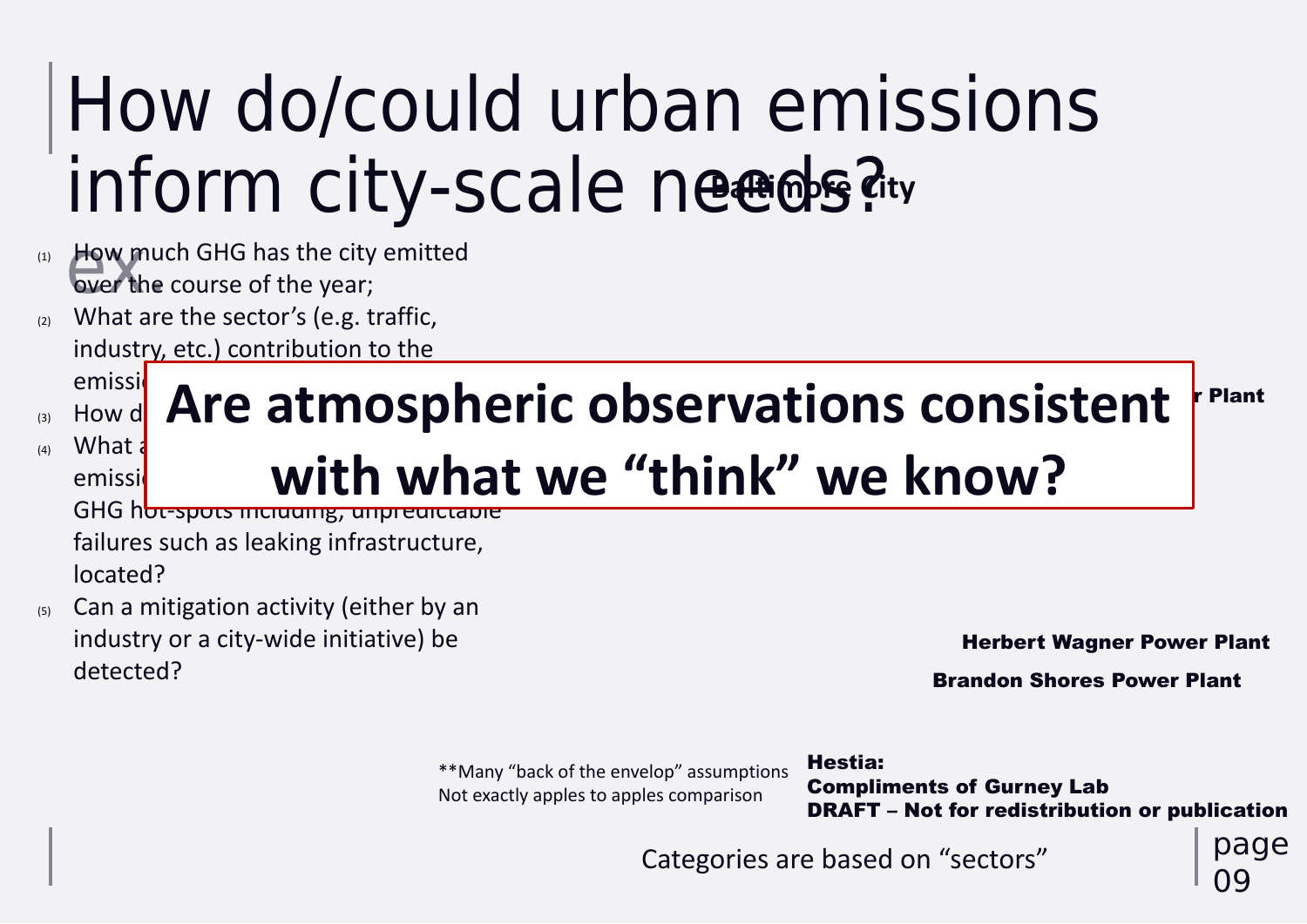### How do urban emissions translate into national totals? ex. question for urban inverse modelers Commercial & Residential 17% Industry 35% Problastico Numbers

https://www.epa.gov/ghgemissions/sourcesgreenhouse-gas-emissions

Transportation 47%

Gurney, K.R., D. Mendoza, Y. Zhou, B. Seib, M Fischer, S. de la Rue du Can, S. Geethakumar, C. Miller (2009) The Vulcan Project: High resolution fossil fuel combustion CO2 emissions fluxes for the United **States** 

Industry 40%

Commercial & Residential 13%



**ONLY CONUS!** Could be different with more updated Vulcan product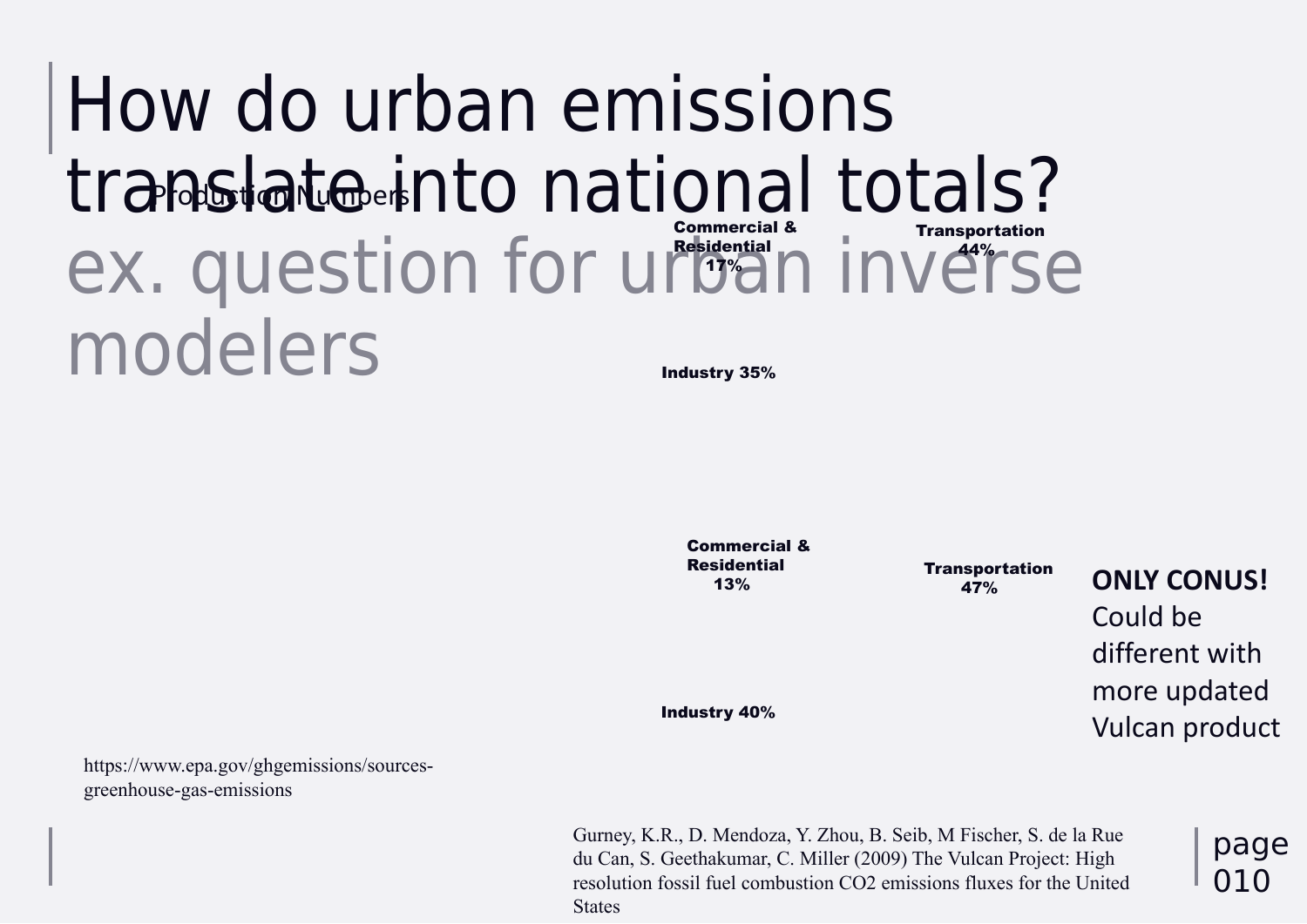Gurney, K.R., D. Mendoza, Y. Zhou, B. Seib, M Fischer, S. de la Rue du Can, S. Geethakumar, C. Miller (2009) The Vulcan Project: High resolution fossil fuel combustion CO2 emissions fluxes for the United **States** 



page 011

## How do urban emissions translate into national totals? ex. question for urban inverse modelers Transportation 44% Commercial & Residential 17% **Are atmospheric observations consistent with what we "think" we know?**

https://www.epa.gov/ghgemissions/sourcesgreenhouse-gas-emissions

Transportation 47%

Industry 40%

Commercial & Residential 13%

**ONLY CONUS!** Could be different with more updated Vulcan product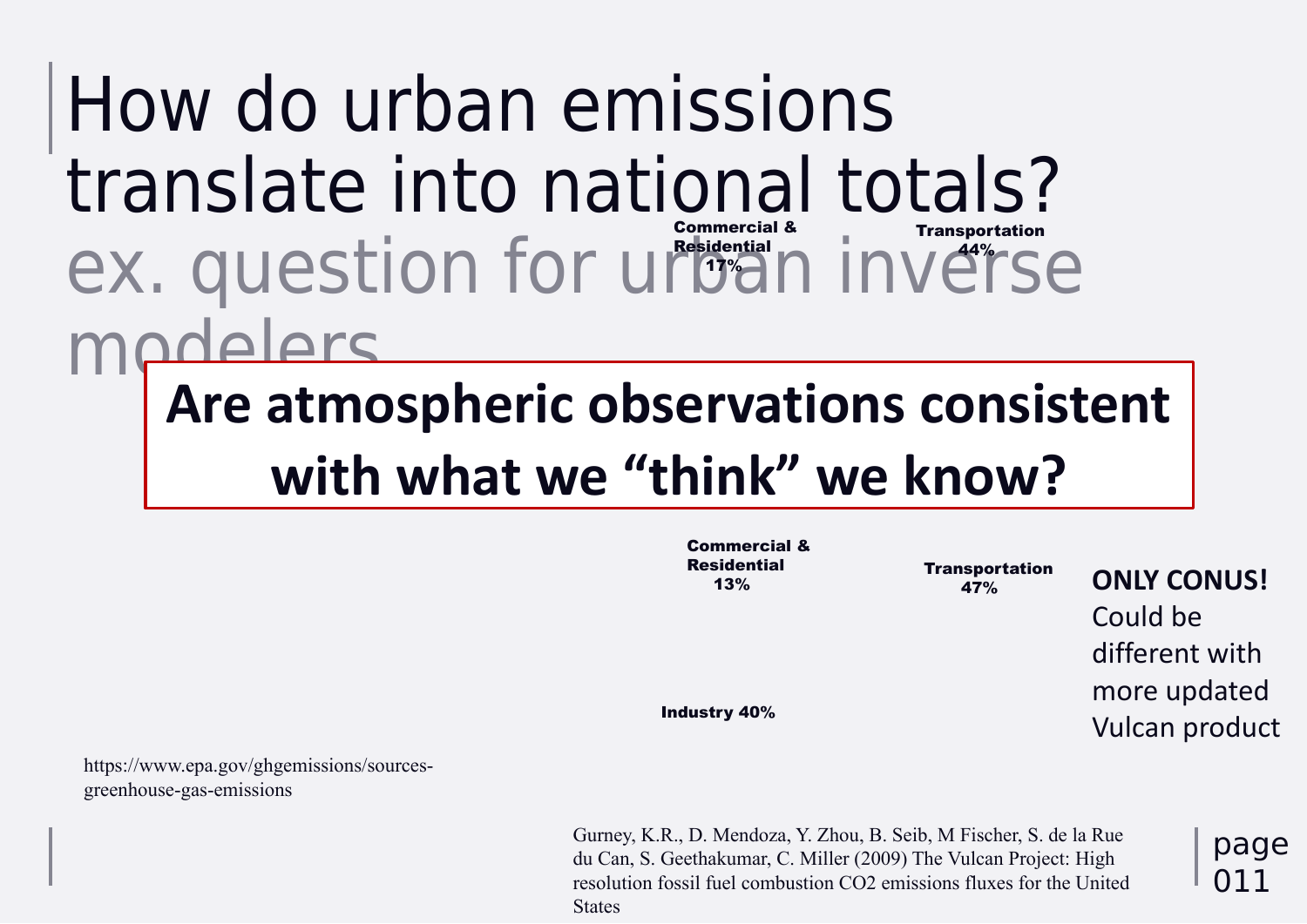## How do urban emissions translate into national trends? e.x. 3% change

How much of trend **driven** by urban emissions?

5.46Gt (2020) 6% change

4.74-4.87 Gt (2025) 12% - 13% change

https://www.climatewatchdata.org/countries/USA

urban population/total population81% 83%

IPCC Categories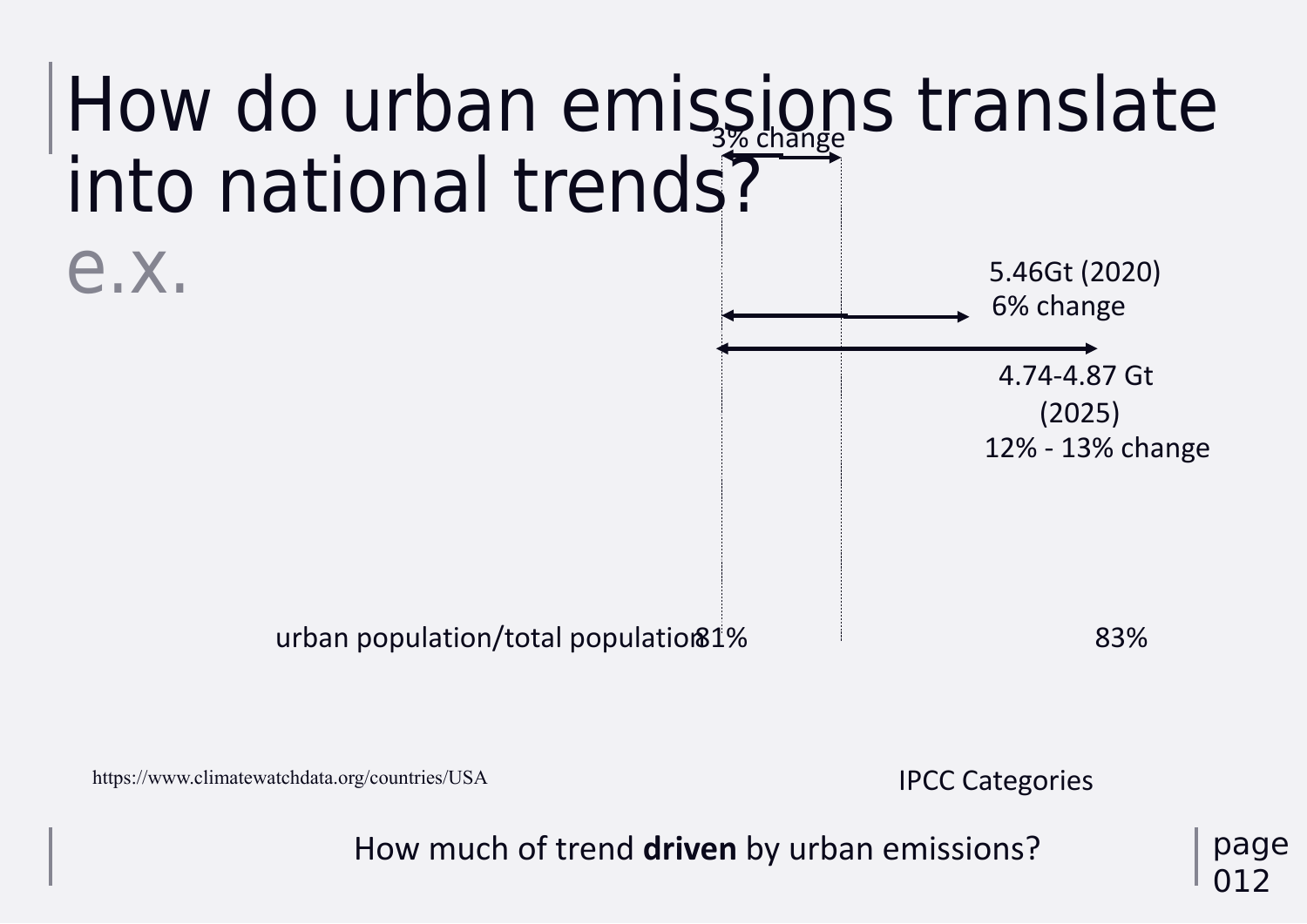# into national trends? e.x.

page 013



How much of trend **driven** by urban emissions?

5.46Gt (2020) 6% change

#### $\overline{\phantom{a}}$ ISTE  $\vert$ e **Are atmospheric observations consistent with what we "think" we know?**

urban population/total population81% 83%

https://www.climatewatchdata.org/countries/USA

## IPCC Categories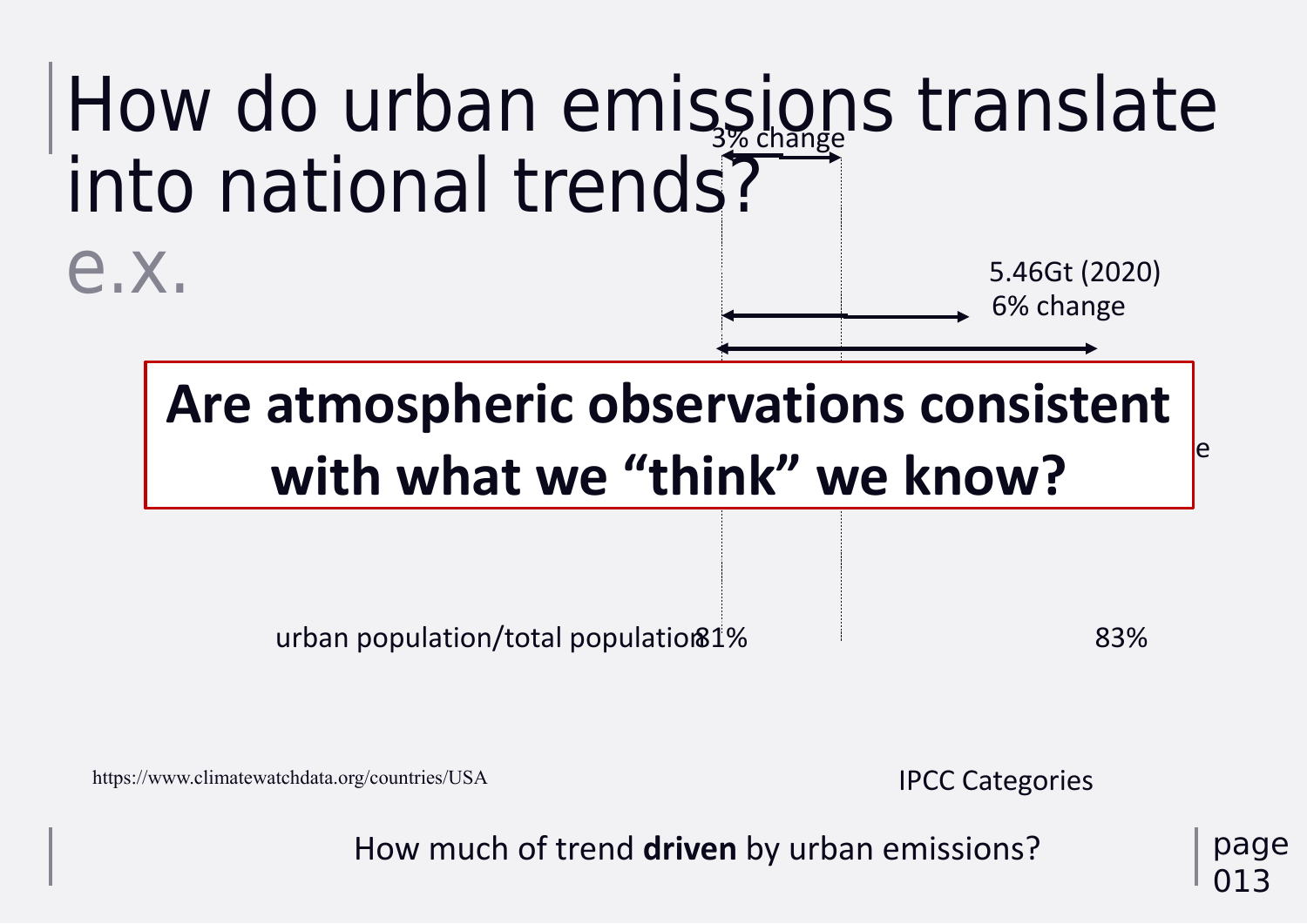

## Challenges to estimating emissions at urban scale  $\ln$ <sup>nic</sup> attrivapricity visch **Are atmospheric observations consistent with what we "think" we know?**

Ann Arbor 121,477 pop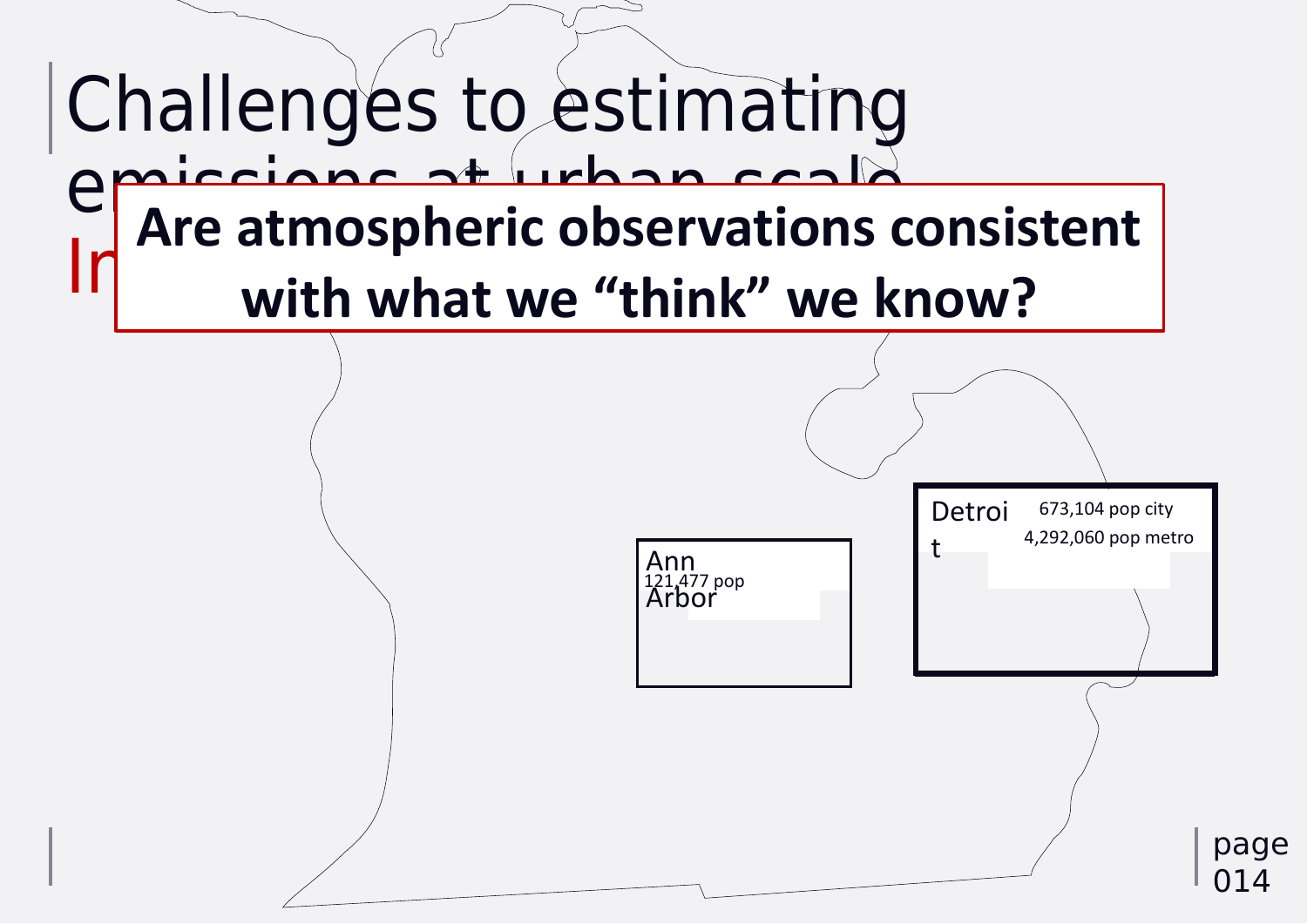# Challenges to estimating emissions at urban scale In<mark>verse Modeling Challenges @ dity-scales:</mark> 1. Incoming air (aka background)

- Disentanglement of cities
- 3. Transport and dispersion modeling
- 4. High-frequency measurements **5.** Observational coverage
- time/space
- **6.** Observational integration
- Model representations
- **B.** Metrics
- Consistency
- Transparency



Ann Arbor 121,477 pop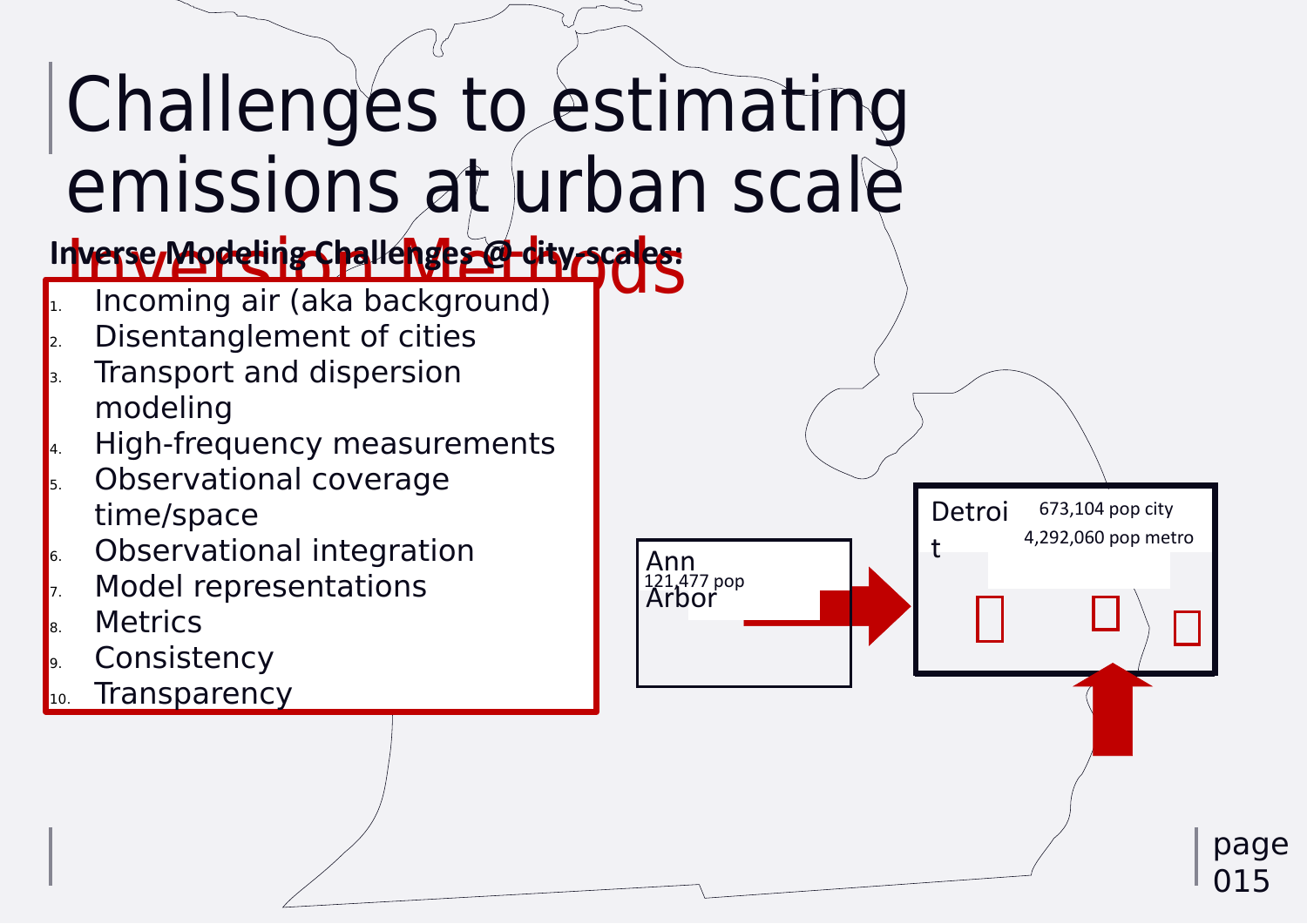

Yadav et al. (in review) Gourdji et al.(2018) Cui et al. (2015) Kort et al. (2013) Ware et al. (in review)

## **Real Data (emission estimates) Synthetic Experiment Method Component**

# $ex$ hall (2018)

Turner et al. (2017)

#### **Not exclusive**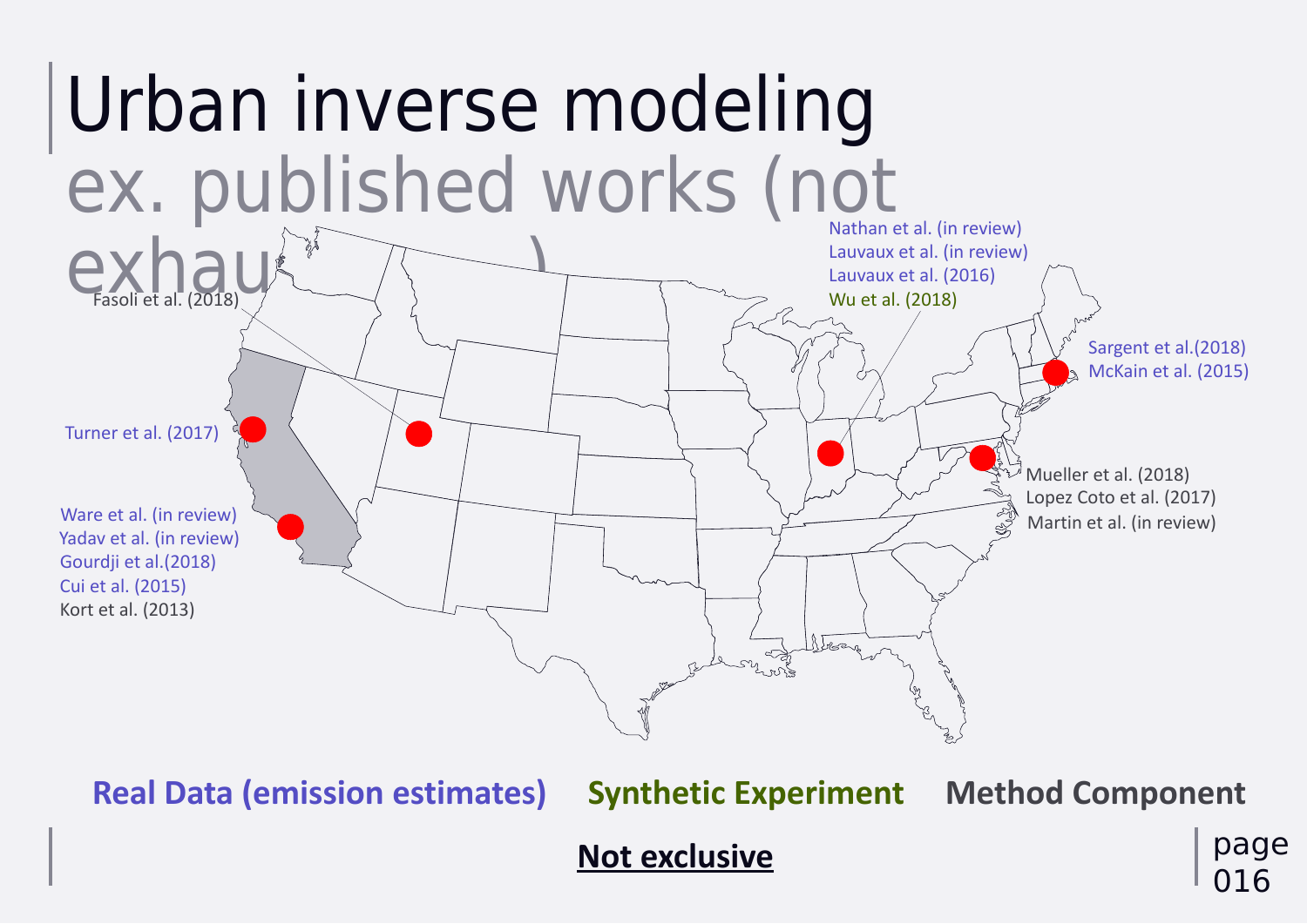# Urban inverse modeling ex. Discussion topics

page 017

## Inversions in the Washington DC/Baltimore area using FLAGG-MD data

5 Flight campaigns Feb 2016/ 2 aircrafts

Lopez Coto et al., "GHG flux inversions in the Washington DC / Baltimore metropolitan area: FLAGG-MD 2016 flight campaign", in prep. (and poster)

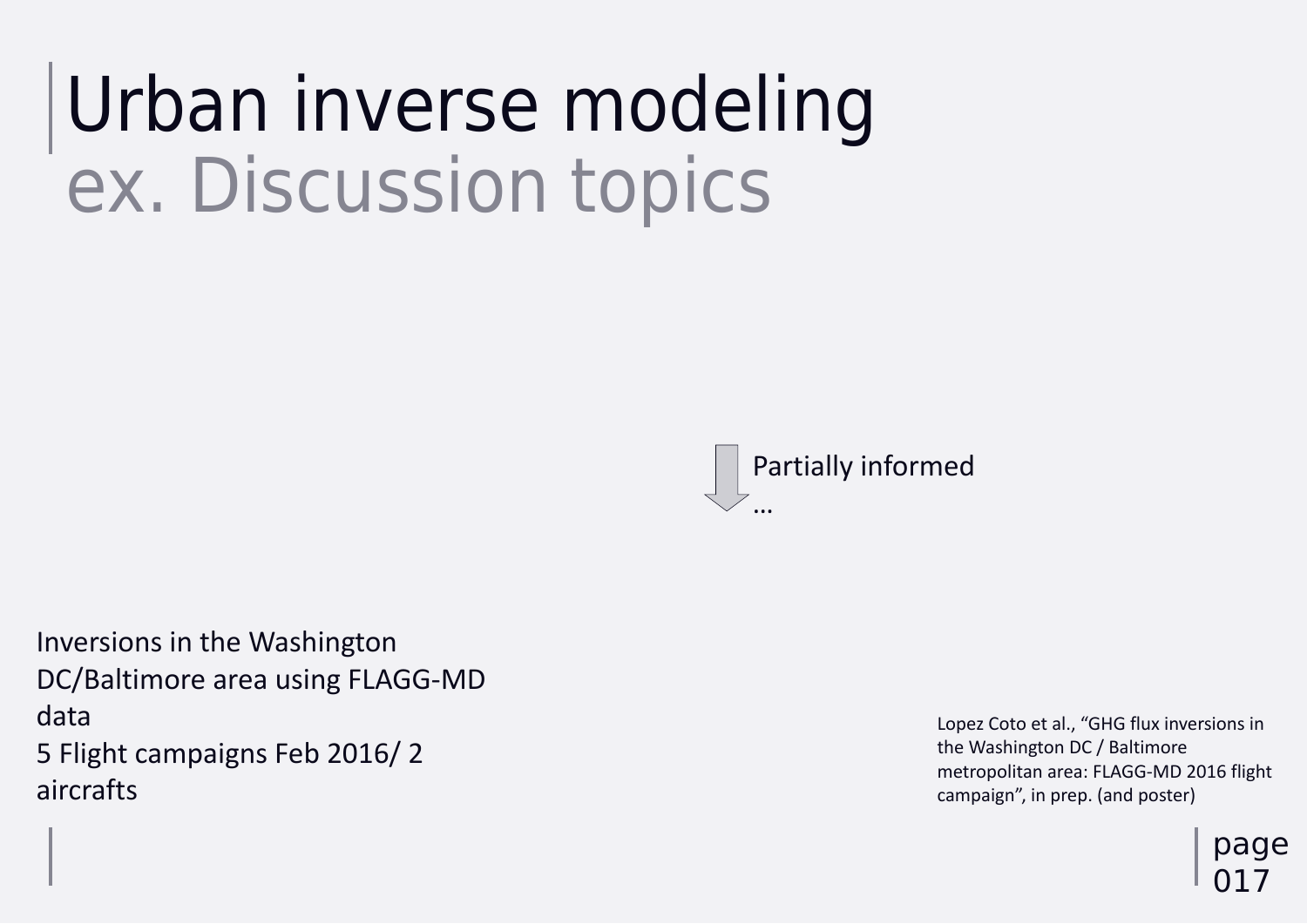# Urban inverse modeling ex. Discussion topics

## page 018



#### **Urban Domain** 1km2 160km x 120km



The north-east corridor: Baltimore / Washington urban greenhouse gas measurements project Lightning talk (A. Karion)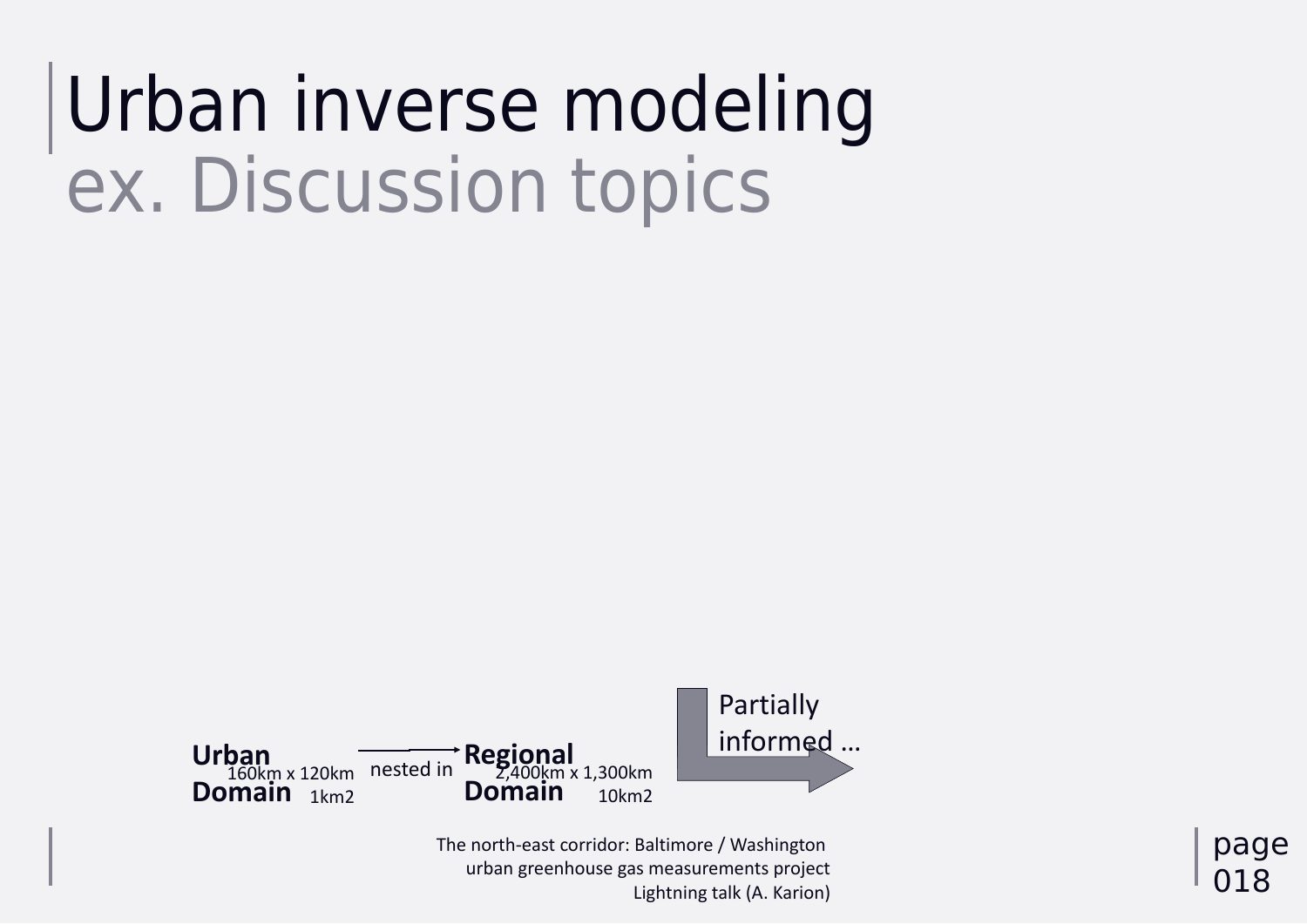## Inverse Modeling Workshop timeline & Diagnosis **2017 2018**



- 
- 
- 
- 

page 019

## **Why didn't succeed**

• Small number of practioners; Not many practioners are engaged in this process; • Dedicated facilitator; • Unique platform; and, • Funding?

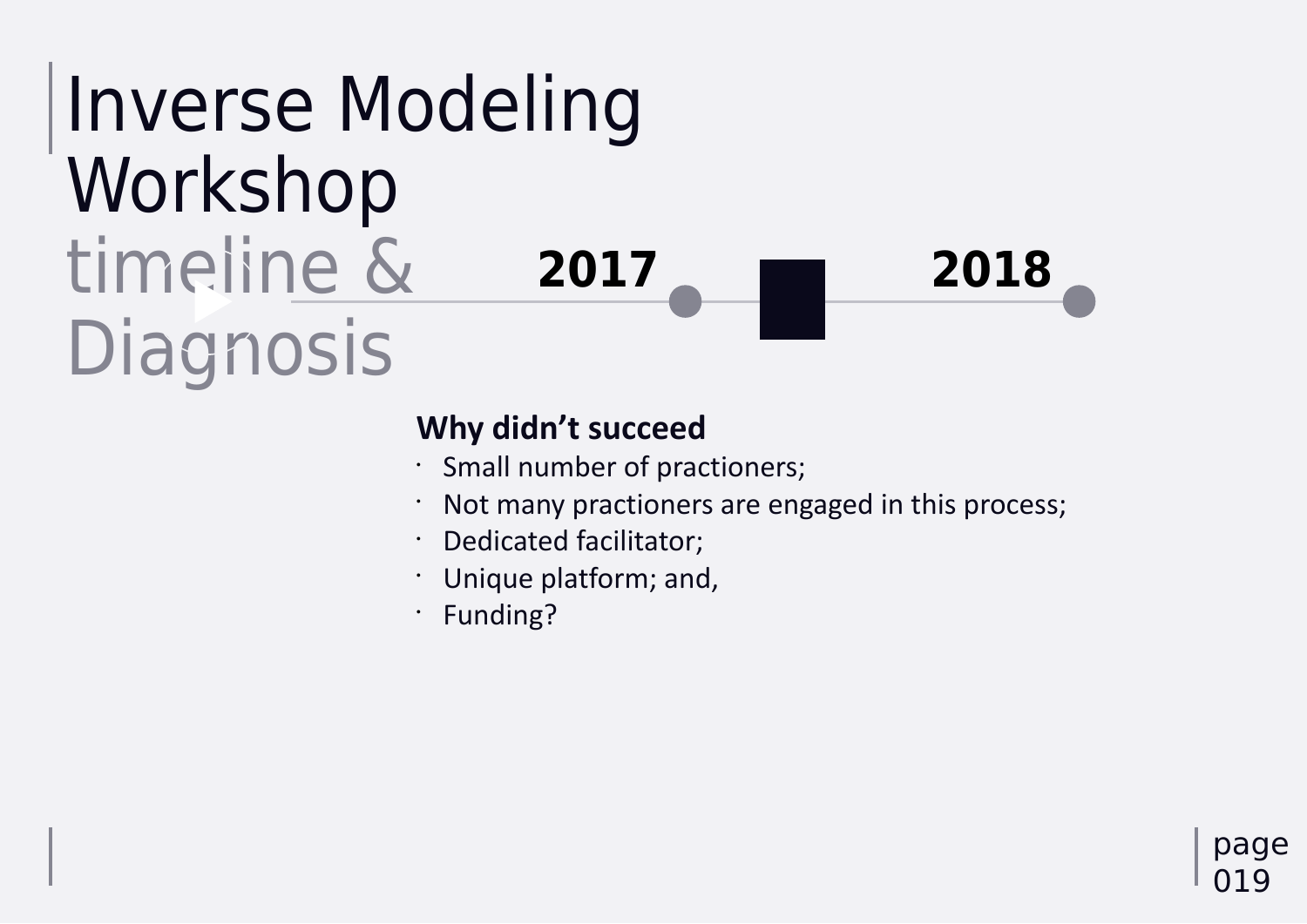#### **How do we bring our research/knowledge to various stakeholders who represent a variety of spatiotemporal scales?**

**City with climate pledge**

# Overcoming **Challenges**

**Municipal Planning Organization**

**Inversion estimation domain**

**Counties**

#### **States with Climate Action Plans**